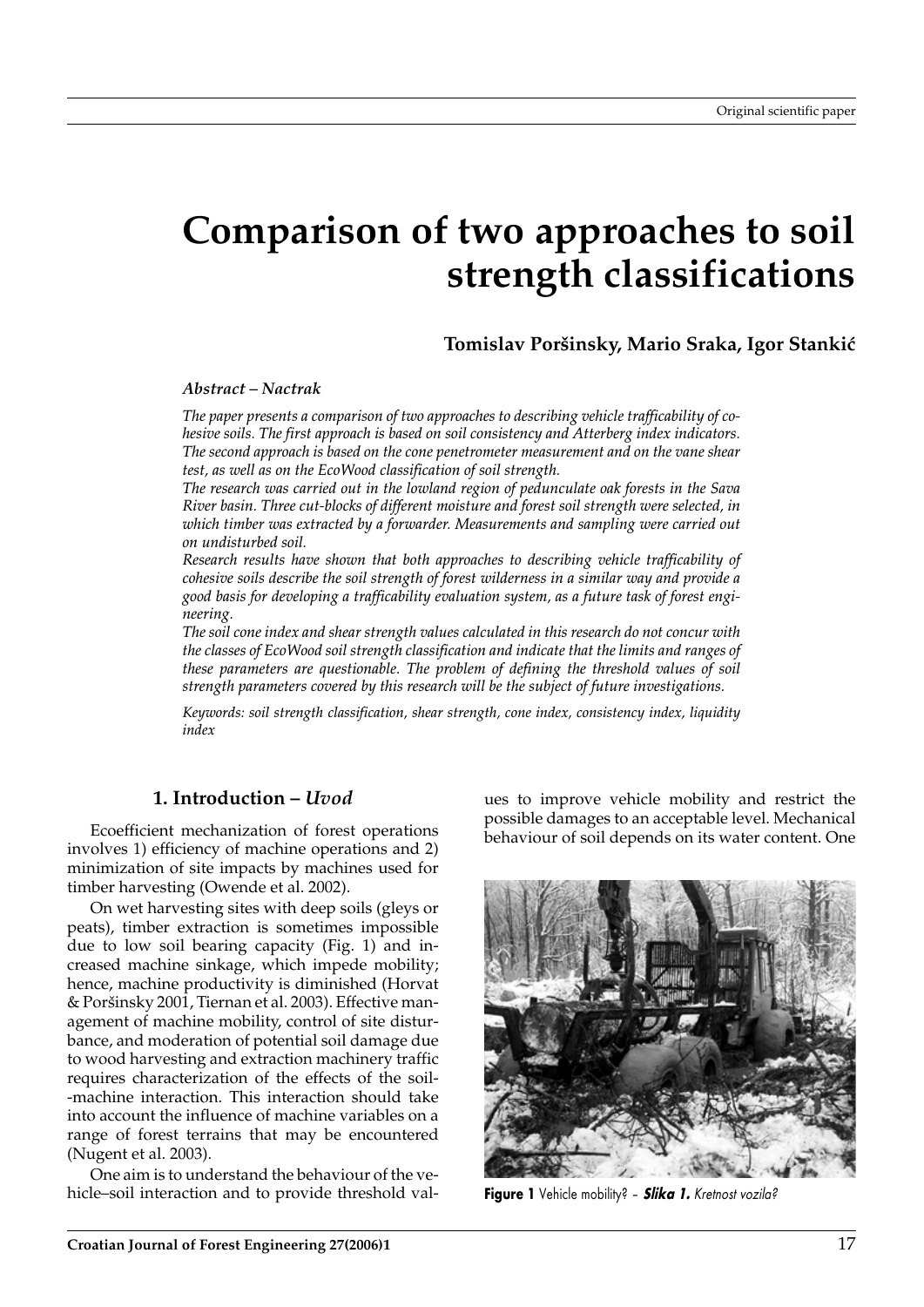strategy to limit soil disturbances is to avoid traffic whenever the water content approaches the limit of liquidity, or even exceeds it (Heinimann 2000). Soil strength >480 kPa is another strategy, which separates trafficable from non-trafficable forest terrains (Eichrodt 2003). Therefore, the following questions arise in planning timber harvests: 1) is it possible to analyze and spatially describe soil mechanical properties, especially water content and soil bearing capacity?, 2) which areas are trafficable at harvesting time?, and 3) how does one visualize the results in maps that will assist planners and machine operators? (Eichrodt & Heinimann 2002).

### **2. Problem and scope of research –** *Problem i cilj istra`ivanja*

The main objective of a terrain classification in forestry is the division of the terrain into units, which have the same or at least a similar degree of difficulty from the point of view of forest operations (Löffler 1979). There have been numerous attempts to develop a comprehensive terrain classification system for forest operations based on three influencing factors (terrain slope, ground roughness and soil strength), but due to the development of machinery, data processing and the society, older classification systems always seem to contain some deficiencies (Saarilahti 2002B).



**Slika 2.** Različita stanja konzistencije tla

In terramechanics (it deals with soil response to physical stress), various classification systems have been devised to evaluate soil suitability for engineering purposes. Therefore, different soil mechanics theories have been applied to modelling wheel- -soil, machine-terrain and transport-environment interactions. The main problem is the dependence of soil strength on the soil type and moisture (weather conditions).

The scope of this paper is the comparison of two different approaches to soil strength classification.

The first approach involves soil consistency, which is defined as: 1) the resistance of a material to deformation or rupture, 2) the degree of cohesion or adhesion of the soil mass (Hunt 1986). Consistency is used to describe the strength of cohesive soil at various soil moisture levels and degrees of cementation.

In 1911, the Swedish soil physicist Atterberg developed a classification system and method, by which states of consistency could be determined. The method is based on the determination of soil water content [calculated as: (mass of water)/(dry mass of soil)] at distinct transitions between different states of soil consistency. Transitions are defined as the liquid limit, plastic limit and shrinkage limit. The values for these limits are dependent on various soil parameters, e.g., particle size, specific surface area of particles capable of water uptake, and hence its particle size distribution.

Shrinkage limit is the moisture content at which no more volume change occurs upon drying.

Plastic limit is the constant defined as the lowest moisture content and expressed as percentage of the weight of the oven dried soil at which the soil can be rolled into threads 3 mm in diameter without being broken into pieces, also the moisture content of a solid at which a soil changes from the plastic state to the semisolid state.

Liquid limit is determined in a standardized Casagrande dish. The soil in the dish is divided by a cutting knife into 2 parts, and the whole dish falls on a pad from a height of 1 cm. If both parts along the cut are reconnected at a length of 12.5 mm after 25 blows, the soil's moisture content is at its liquid limit. Depending on their liquid limit, soils may be further specified as soils showing the following plasticity: low (<35 %), medium (35–50 %), high (50–70 %), very high (70–90 %) and extremely high (>90 %).

A soil with a moisture content above its liquid limit exhibits soil particles that begin to stick together (sticky limit).

Atterberg's limits are used to derive indices, e.g., index of plasticity and index of consistency, and obtain the basic index information about the soil used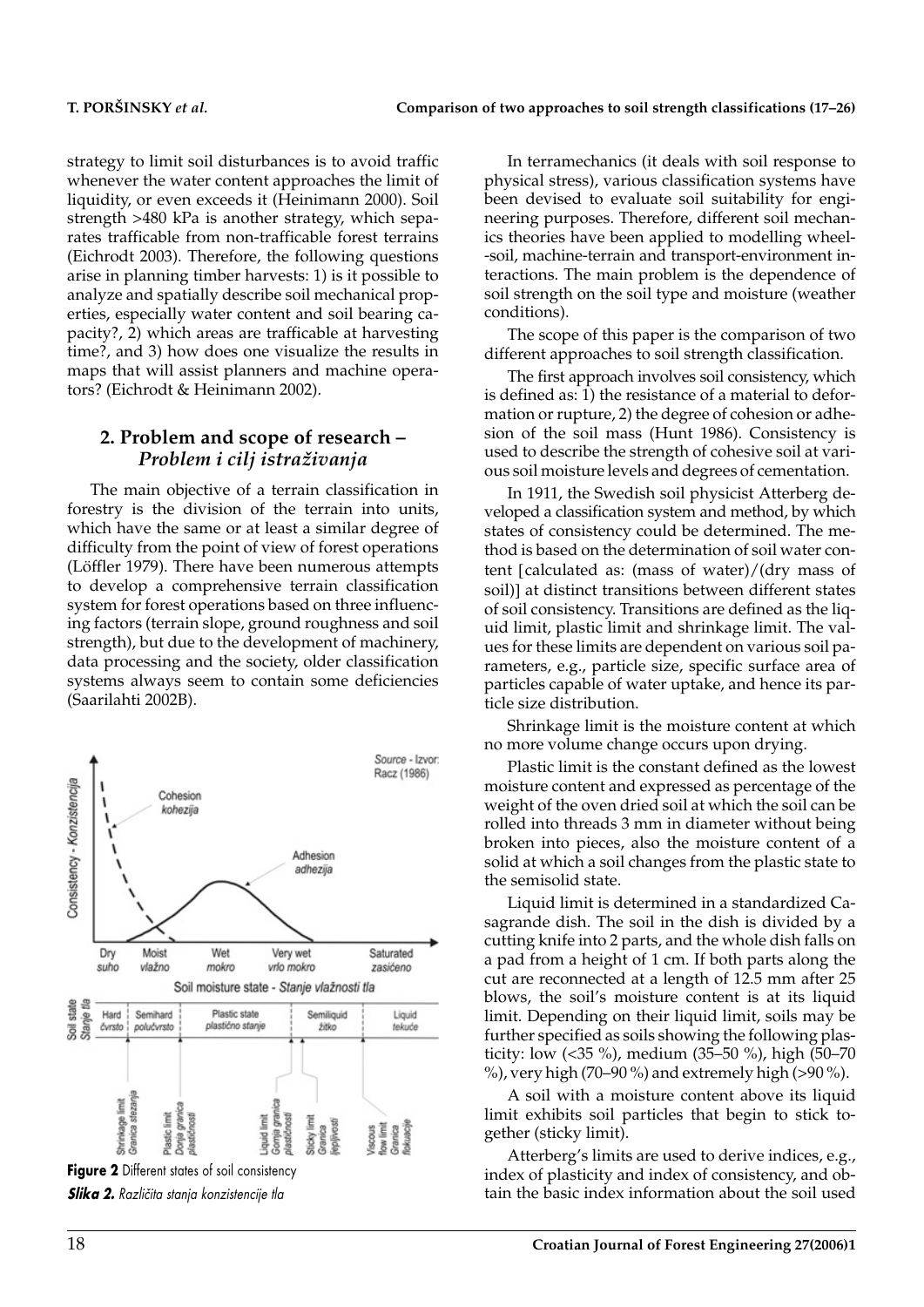to estimate its strength and settlement characteristics. It is the primary form of classification for cohesive soils.

Plasticity index ( $I_P = \theta_I - \theta_P$ ) is the numerical difference between the liquid and the plastic limit of a soil. The relation between the plasticity index and moisture content at the liquid limit is expressed in the Casagrande plasticity diagram (Fig. 3). A high plasticity index indicates low shear strength.



*Slika 3. Casagrandeov dijagram plasti~nosti*

Consistency index  $(I_C)$  is the most common way of expressing the consistency of cohesive soils  $I_{C}$  =  $[(\theta_I - \theta_{V0}) \div I_P]$ . Depending on its value, the following consistencies are distinguished: solid to hard  $(≥1)$ , stiff to soft  $(0-1)$ , slurry to liquid  $(≤0)$ .

Liquidity index  $(I<sub>I</sub>)$ , defined as the difference between the plastic limit and the initial water content divided by the plasticity index, is useful for clarifying the meaning of the natural water content  $(\theta_{V0})$  of the soil.  $I_L = [(\theta_{V0} - \theta_P) \div I_P]$  Depending on the liquidity limit, soils are: solid  $(I_L < 0)$ , plastic  $(0 < I_L < 1)$  or liquid  $(I_{\rm L} > 1)$ .

Consistency and liquidity indices are believed by many authors to reflect more usefully the properties of cohesive soils than the generally used plastic and liquid limits.

The second research approach involves *in situ* testing methods – the vane shear and cone penetrometer tests, the commonly used methods for predicting trafficability of soils and off-road mobility of vehicles (Poršinsky & Horvat 2005, Saarilahti 2002A, Shoop 1993).

Cone penetrometer measurement (penetration curve) is the force required to press the 30° circular cone through a specified increment of soil depth (ASAE S313). In practice, the widely used parameter is the cone index, which was originally defined as the average penetration resistance for the top 150 mm of soil (ASAE EP 542). While the penetration techniques mentioned above relate to vehicle sinkage and motion resistance, the measurement of the soil shear strength provides information more indicative of their tractive performance. The vane shear test is commonly used to estimate the undrained shear strength of soft to firm cohesive soils (Fig. 4).



*Slika 4. Nedrenirani pokus brzoga smicanja*

Shear strength and cone index depend on various factors, including soil texture, organic matter content, bulk density and, most importantly, soil moisture content (Saarilahti 2002B).

Cone index (*CI*), shear strength (*t*) and deformation modulus (*E* value) are the parameters used in the soil strength classification (Table 2) developed under the EcoWood Operations Protocol for eco-efficient wood harvesting on sensitive sites (Ward & Lyons 2000, Owende et al. 2002, Ward & Owende 2003). Each of these parameters can be measured quite readily in the field using portable equipment. The soil is classified into a strength category based on the »least common denominator«, i.e., the parameter value that falls into the lowest strength category.

Soil strength determines the bearing capacity and traction capacity of soil, and thereby soil trafficability. In forest operations, the soil bearing capacity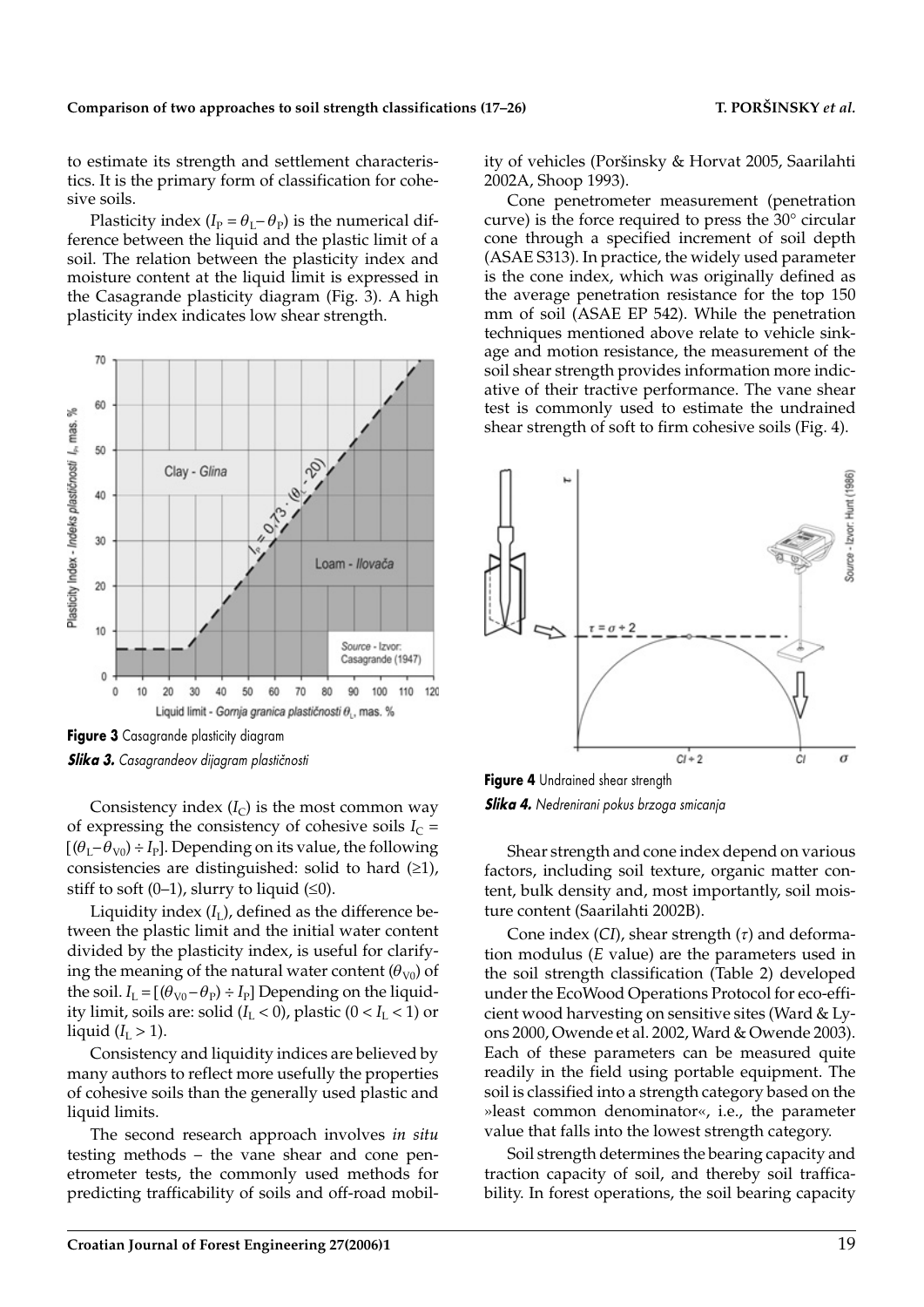| Table 1 EcoWood soil strength classification                    |
|-----------------------------------------------------------------|
| Tablica 1. Raščlamba razreda čvstoće tla prema projektu EcoWood |

| Soil strength                                                    |                                    | Soil strength parameters - Parametri čvrstoće tla* |                                |                                         | Allowed soil                                     |
|------------------------------------------------------------------|------------------------------------|----------------------------------------------------|--------------------------------|-----------------------------------------|--------------------------------------------------|
| Čvrstoća (nosivost) tla<br>Soil strength descriptions<br>Classes |                                    | Cone Index<br>Konusni indeks                       | Module E<br>Modul elastičnosti | Shear strength<br>Otpor tla na smicanje | bearing capacity<br>Dopušteno<br>opterećenje tla |
| Razredi                                                          | Opis čvrstoće tla                  | Cl. kPa                                            | E, MPa                         | $\tau$ , kPa                            | NGP, kPa                                         |
|                                                                  | Strong soil - Čvrsto tlo           | > 500                                              | >60                            | >60                                     | > 80                                             |
|                                                                  | Average soil - Osrednje čvrsto tlo | $300 - 500$                                        | $20 - 60$                      | $20 - 60$                               | $60 - 80$                                        |
|                                                                  | Soft soil - Meko tlo               | < 300                                              | < 20                           | < 20                                    | $40 - 60$                                        |

\* maximum value in the top 300 mm of the soil profile - najveće vrijednosti u površinskom sloju tla dubine do 30 cm

is usually considered as the maximum allowable wheel contact pressure. The actual wheel pressure, however, is difficult to assess, because the true contact area depends on the tyre and soil properties (Saarilahti 2002A). In the EcoWood soil strength classification, the estimation of allowed bearing capacities (contact pressure of vehicles) is based on nominal ground pressure equations (Mellgren 1980).

$$
NGP = \frac{G}{r \cdot b}
$$
 (for wheeled vehicles)  

$$
NGP = \frac{G}{b \cdot (1,25 \cdot r + L)}
$$
 (for tracked vehicles)

In these equations, *NGP* is the nominal ground pressure (kPa), *G* – wheel or axle load (kN), *r* – unloaded wheel radius  $(m)$ ,  $b -$  tyre or track width  $(m)$ and *L*– centre-to-centre distance between bogie wheels covered by semitrack (m).

# **3. Sites and methods –** *Mjesto i metode*

Comparison of the two approaches to soil strength classification was tested in the region of lowland pedunculate oak forests in the Sava River basin. Three cut-blocks (sites) of forest soil were selected, of different moisture and strength, in which timber is extracted by forwarders (Fig. 5). Measurements and sampling were carried out on undisturbed soil. Soil features of investigated cut-blocks are presented in Table 2.

Thirty penetrometer, vane shear and moisture readings were taken per each research site. Moisture and shear strength were measured at three depths: 0, 15 and 30 cm.

Penetration resistance (cone index) measurements were made with an Eijkelkamp Penetrologger (electronic recording penetrometer) using a 2 cm2 base area 30° angle cone tip. Measurements were taken to 80 cm depth in 1 cm increments.



Site A - Mjesto A **Figure 5** Research sites – *Slika 5. Mjesta istra`ivanja*

Site B - Mjesto B

Site C - Mjesto C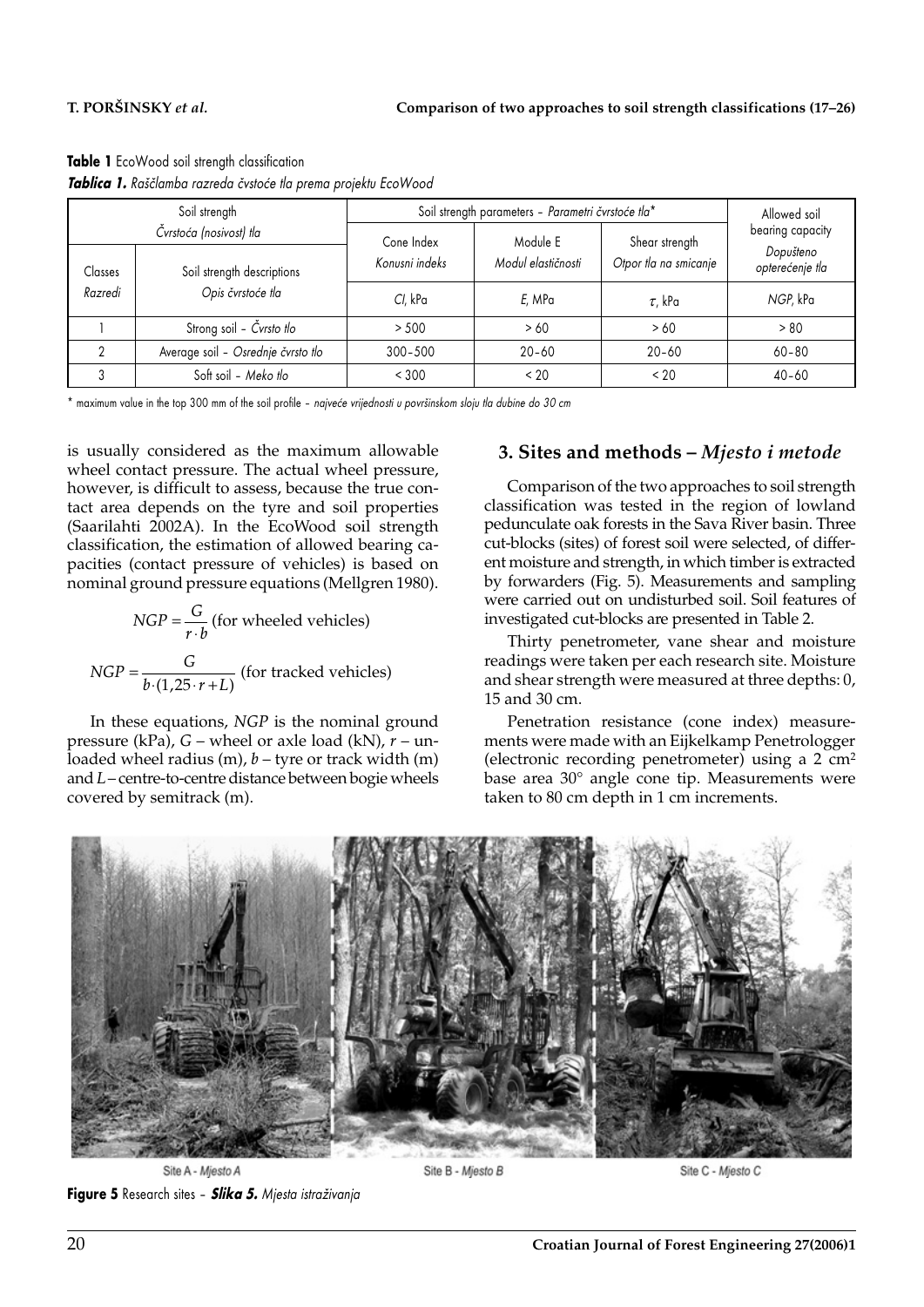### Comparison of two approaches to soil strength classifications (17–26) T. PORŠINSKY *et al.*

|                                                            | Research sites (cut-blocks) - Mjesta istraživanja (sječine) |                       |                       |  |  |  |  |
|------------------------------------------------------------|-------------------------------------------------------------|-----------------------|-----------------------|--|--|--|--|
|                                                            | A                                                           | B                     | C                     |  |  |  |  |
| Forest Office - Sumarija                                   | Novoselec                                                   | Remetinec             | Lipovljani            |  |  |  |  |
| Management Unit - Gospodarska jedinica                     | Žutica                                                      | Obreški Lug           | Josip Kozarac         |  |  |  |  |
| Subcompartment - Odsjek                                    | 44b                                                         | 24 <sub>b</sub>       | 14a                   |  |  |  |  |
| Soil type - Vrsta tla                                      | gleysol amphigleyic - amfiglej                              | planosol - pseudoglej | planosol - pseudoglej |  |  |  |  |
| Grain size distribution - Granulometrijski sastav*         | clay - glina                                                | loam - ilovača        | clay - glina          |  |  |  |  |
| Sand - Pijesak, %                                          | 34.1                                                        | 38.5                  | 28.8                  |  |  |  |  |
| Silt - Prah, %                                             | 31.9                                                        | 43.9                  | 40.3                  |  |  |  |  |
| Clay - Glina, %                                            | 34.0                                                        | 17.6                  | 30.9                  |  |  |  |  |
| Soil water-air properties - Vodno-zračna svojstva tla*     |                                                             |                       |                       |  |  |  |  |
| Bulk density - Volumna gustoća tla, g/cm <sup>3</sup>      | $1.10 \pm 0.06$                                             | $1.01 \pm 0.08$       | $1.11 \pm 0.10$       |  |  |  |  |
| Solid density - Gustoća čvrste faze tla, g/cm <sup>3</sup> | $2.60 \pm 0.06$                                             | $2.57 \pm 0.06$       | $2.57 \pm 0.03$       |  |  |  |  |
| Soil porosity - Poroznost tla, vol. %                      | $57.5 \pm 2.5$                                              | $60.5 \pm 2.5$        | $56.7 \pm 3.8$        |  |  |  |  |
| Saturation capacity - Kapacitet tla za vodu, vol. %        | $51.0 \pm 3.5$                                              | $46.7 \pm 2.5$        | $46.5 \pm 5.6$        |  |  |  |  |
| Air capacity - Kapacitet tla za zrak, vol. %               | $6.5 \pm 2.7$                                               | $13.8 \pm 1.7$        | $10.3 \pm 4.4$        |  |  |  |  |

Table 2 Soil features of investigated cut-blocks - Tablica 2. Svojstva tla istraživanih sječina

\* values at soil depth of 15 cm – *vrijednosti na dubini tla od 15 cm*

A GEONOR H-60 field shear vane borer was used to obtain the peak undrained strength of the soil. The height and diameter of the used four-bladed vane were 32 mm and 16 mm, respectively, in compliance with the 2:1 ratio. The measurement range of the instrument was from 0 to 260 kPa.

Soil moisture was measured with a ThetaProbe ML2 moisture meter. ThetaProbe is designed to measure volumetric soil water content using the Frequency Domain Reflectrometry technique.

In addition, five undisturbed  $(100 \text{ cm}^3 \text{ sample}$ cores for determination of water-air properties) and disturbed (consistency limits and grain size distribution) soil samples per each research site were taken at a depth of 15 cm for laboratory analyses. Standard soil procedures were used in laboratory analyses (Anon. 1971).

### **4. Research results –** *Rezultati istra`ivanja*

Physical–mechanical properties of undisturbed soil of the studied subcompartments are presented in terms of soil penetration resistance measured by the penetrometer and soil shear strength measured by the vane borer.

Values of these parameters describe the soil strength conditions that prevailed in cut-blocks during the research period. The measured values were strongly influenced by water circulation dynamics in the soils of the studied cut-blocks (Fig. 6).

The wide range of the cone penetration resistance values in dependence on soil depth (penetration resistance) and shear strength of particular cut-blocks are a consequence of forest soil non-homogeneity due to its layered structure, but also of different soil moisture per profile depth, which is especially noticeable in planosol of research site C (Fig. 6).

Full water saturation of the whole soil profile at site A and the upper part of soil profile at site C caused lower values of the entire penetration resistance curve, indicating fully and partially restricted strength of the substratum of these two cut-blocks, respectively. Values of the entire penetration resistance curve for site B indicate very high effective strength of water-unsaturated planosol. Since the effective moisture at sites A and C is mainly between soil water capacity and its total pore content, it seems logical that the resistance to cone penetration values are lower compared to site B, where moisture is below the plastic limit. The cone indices for research sites were 0.426 MPa (A), 2.000 MPa (B) and 0.744 MPa (C), respectively.

Shear strength of surface soil layers, in all the three research cut-blocks, assumed median values below 50 kPa as a consequence of increased moisture of the humus-accumulative horizons of sites A and C, and increased humus content of this shallow and dry layer of site B. Soil shear strength values go up with increasing soil depth; the high effective soil strength of site B exceeds the upper limit of vane borer measuring potentials (260 kPa).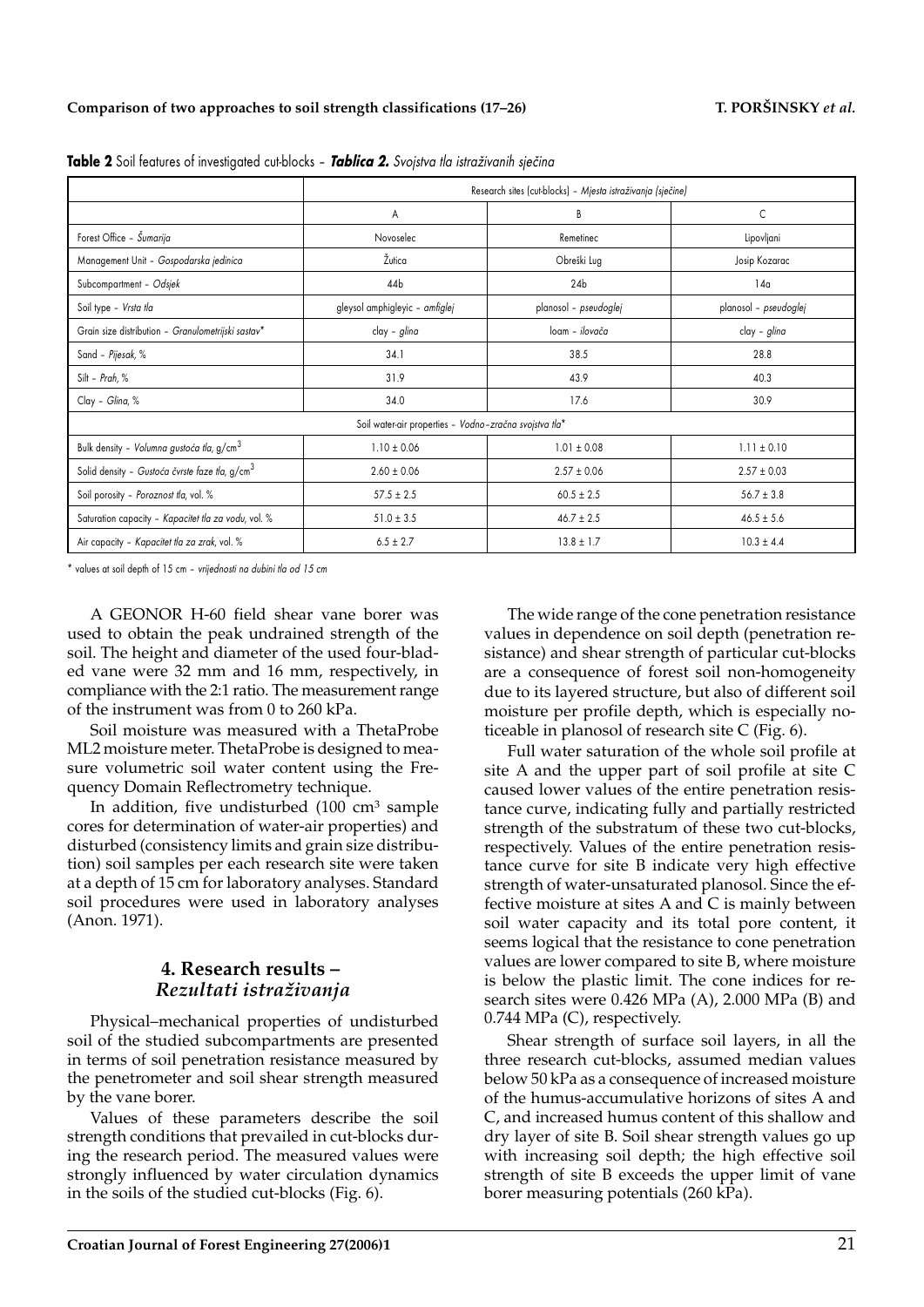

**Slika 6.** Rezultati trenutne vlage, posmične čvrstoće i prodirne značajke tla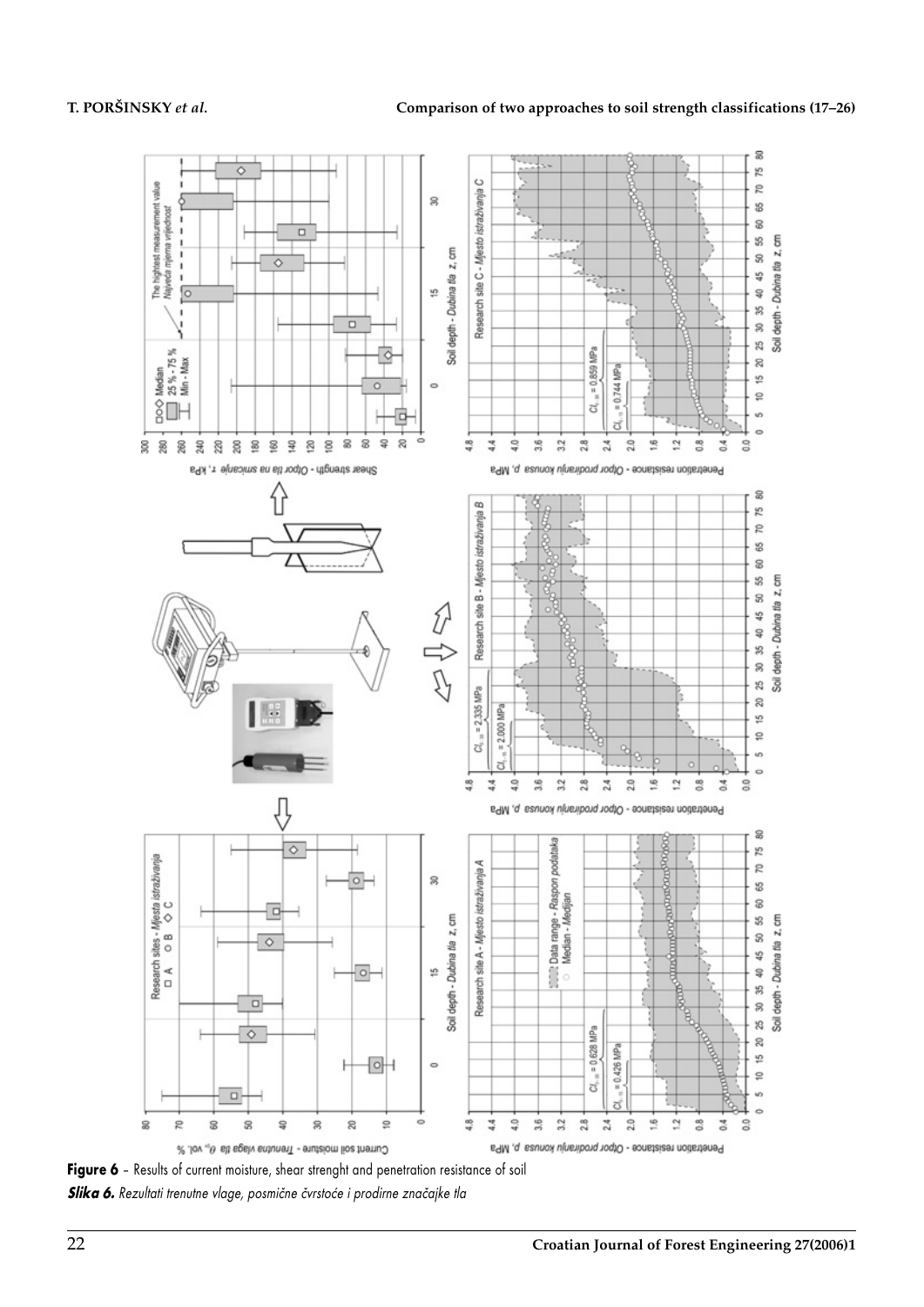### Comparison of two approaches to soil strength classifications (17–26) T. PORŠINSKY *et al.*

Cone index and shear strength values of soil measured in this research do not concur with the classes of EcoWood soil strength classification and indicate that the limits and ranges of these parameters are questionable (Table 1).

The soil strength state and the sensitivity of cut- -block wilderness at the time of research are also demonstrated through the parameters of soil consistency. For this purpose, plastic and liquid limits were determined by laboratory procedures from disturbed soil samples (Fig. 7). Figure 7A shows the range of plastic limit values while the liquid limit was determined using the Casagrande diagram (Fig. 7B), from which the liquid limit was calculated mathematically.

It can be seen from the results given in Fig. 7 that the plastic limit and plasticity index increase with an increase of clay and silt particles in soil (sites A and C). Compared to these sites, the texturally lighter eluvial horizon of site B influenced the lowest values of both plastic and liquid limits.

Based on the determined plastic and liquid limits (Fig. 7) and the measured effective soil moisture (Fig. 6), the other consistency parameters were also calculated: plasticity index, consistency index, liquidity index (Fig. 8). To calculate these consistency parameters, the weight in weight values of plasticity limits were expressed as volume in volume values by using soil bulk density.

Summary of the results of soil consistency index indicators that are directly influenced by effective moisture points to the following conclusions: at site B – planosol is in a strong consistency state and suitable for vehicle mobility, at site  $C$  – planosol is of plastic consistency restrainedly suitable for vehicle mobility, while at site A – amphigley is of liquid consistency and unsuitable for any vehicle traffic.

According to Racz (1986), a narrow moisture range between the water retention capacity of soil and its plastic limit is more favourable for soil strength. The same author reports that from the aspect of soil consistency, the texturally most suitable soils for vehicle mobility are loamy soils with approximately equal values of their water retention capacity and plastic limit. Investigating forwarder mobility on soils of restricted strength, Seixas and Mc-Donald (1997) point to the environmental benefit of wood extraction in the conditions where effective moisture does not exceed the value corresponding to the plastic limit.

Indices of soil consistency and plasticity limits provide useful information about the potentials of vehicle mobility (and also of soil tillage), and their value, according to Hillel (1980), is confirmed by the fact that they have been used for over 70 years in geomechanical and pedological laboratories all over the world.



**Figure 7** Plastic and liquid limits - **Slika 7.** Donja i gornja granica plastičnosti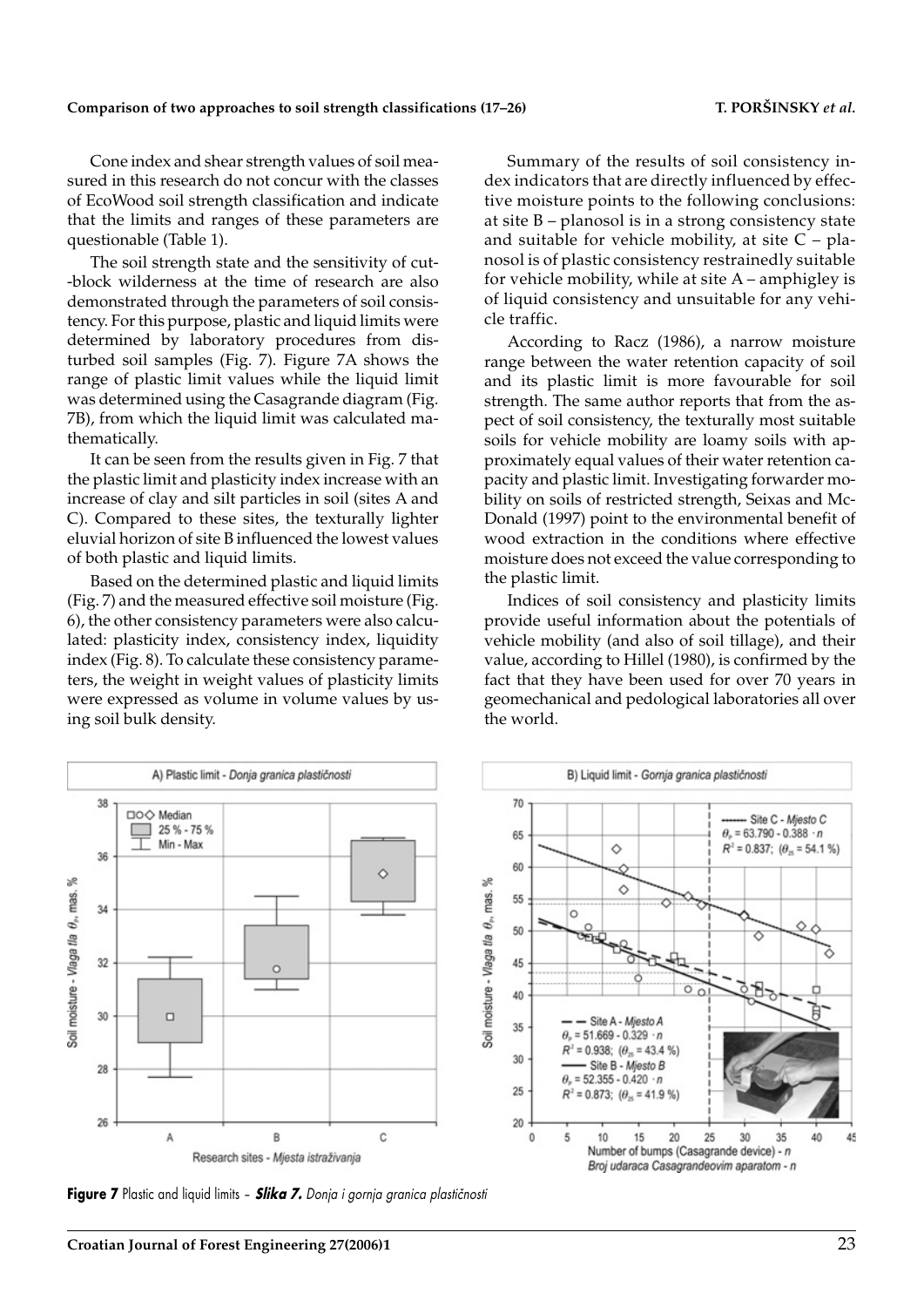

**Figure 8** Consistency limits and indices – *Slika 8. Granice i indeksi konzistencije*

# **5. Conclusions – Zaključci**

This paper presents a comparison of two approaches to describing the vehicle trafficability of cohesive soils. The first approach is based on soil consistency and Atterberg's index indicators. The second approach is based of the cone penetrometer measurement and on the vane shear test, as well as on the Ecowood classification of soil strength.

Research results have confirmed that both approaches to describing trafficability of research cohesive soils (clay and loam) the conditions of forest wilderness trafficability describe in a similar way and provide a good basis for the development of a trafficability evaluation system, as a future task of forest engineering.

The soil cone index and shear strength values calculated in this research do not concur with the classes of EcoWood soil strength classification and indicate that the limits and ranges of these parameters are questionable. The problem of defining the threshold values of soil strength parameters covered by this research will be the subject of future investigations.

### **6. References –** *Literatura*

Anon., 1971: Metode istraživanja fizičkih svojstava zemljišta. Priručnik za ispitivanje zemljišta, Knjiga 5, Jugoslavensko društvo za proučavanje zemljišta, Beograd, 1–207.

ASAE, 1999: Soil Cone Penetrometer (ASAE S313.3 FEB99), ASAE Standards 2000, 831–833.

ASAE, 1999: Procedures for Using and Reporting Data Obtained with the Soil Cone Penetrometer (ASAE EP542 FEB99), ASAE Standards 2000, 986–989.

Atterberg, A., 1911: Die plastizität der Tone. Internationale Mitteilungen für Bodenkunde, Band I, Heft 1: 10–43.

Casagrande, A., 1947: Classification and indentification of soils. Proc. Amer. Soc. Civ. Engrs. 73(6): 783–810.

Heinimann, H. R., 2000: Forest Operations under Mountainous Conditions. Forests in Sustainable Mountain Development – a State of Knowledge Report for 2000, M. F. Price and N. Butt, Editors. CABI Publishing: Wallingford, UK. Vol. IUFRO Research Series No. 5: 224–230.

Hillel, D., 1980: Fundamentals and applications of soil physics, Vol. I & II, Academic Press., Inc., London.

Hunt, R. E., 1986: Geotechnical engineering analysis and evaluation. McGraw-Hill Book Company, 1–715.

Eichrodt, A. W., 2003: Development of a Spatial Trafficability Evaluation System. Dissertation, Swiss Federal Institute of Technology Zurich, 1–180.

Eichrodt, A. W., Heinimann, H. R., 2003: Modelling Spatial Variability of Forest Vehicle Trafficability. Proceedings of the International Seminar on New Roles of Plantation Forestry Requiring Appropriate Tending and Harvesting Operations, September 29 – October 5, 2002, Tokyo, Japan, The Japan Forest Engineering Society & IUFRO WG 3.04/ 3.06/3.07, 232–241.

Horvat, D., Poršinsky, T., 2000: Research of Forwarder Performance on Hard and Soft Soil. Proceedings Forest and Society: The Role of Research, Vol. 3 Poster abstracts, XXI IUFRO World Congress 2000, 7–12 August 2000, Kuala Lumpur, Malaysia, 111–112.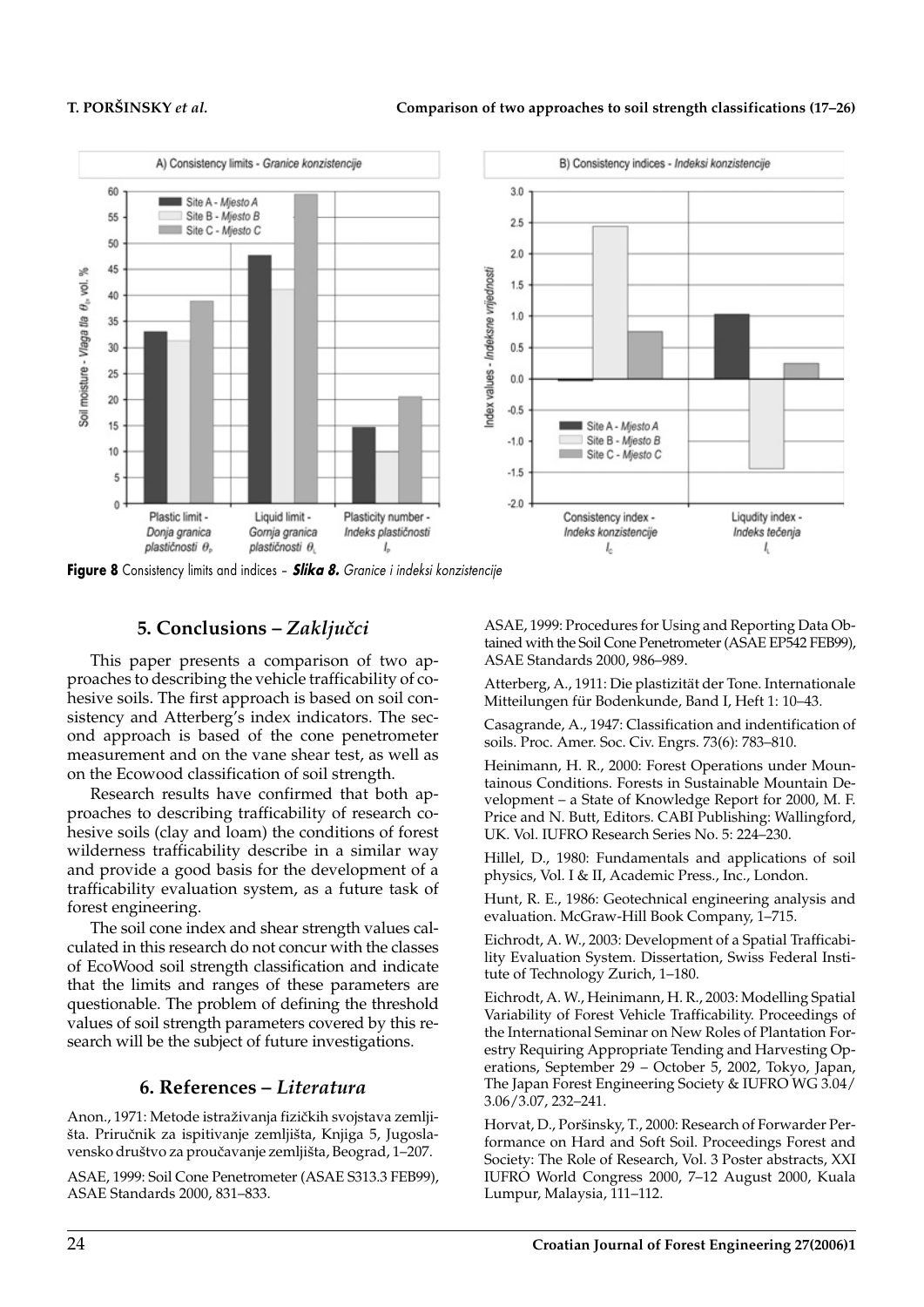### Comparison of two approaches to soil strength classifications (17–26) T. PORŠINSKY *et al.*

Horvat, D., Poršinsky, T., 2001: Research of Forwarder Performance on Hard and Soft Soil. Proceedings of a Symposium organized by IUFRO Group 3.11.00 at the XXI IUFRO World Congress 7-12 August 2000, Kuala Lumpur-Malaysia, Metla-IUFRO-US Forest Service, 67–73.

Löffler, H. D., 1979: Recording and classification of soil conditions within the scope of terrain classification. Proceedings of the Symposium on stand establishment techniques and technology. Moscow & Riga September 3–8, 1979, IUFRO Subject Group S3.02-00, Volume II: 297–317.

Nugent, C., Canali, C., Owende, P. M. O., Nieuwenhuis, M., Ward, S., 2003: Characteristic site disturbance due to harvesting and extraction machinery traffic on sensitive forest sites with peat soils. Forest Ecology and Management 180: 85–98.

Mellgren, P. G., 1980: Terrain Classification for Canadian Forestry. Canadian Pulp and Paper Association, 1–13.

Owende, P. M. O., Lyons, J., Haarlaa, R., Peltola, A., Spinelli, R., Molano, J., Ward, S. M., 2002: Operations protocol for Eco-efficient Wood Harvesting on Sensitive Sites. Project ECOWOOD, Funded under the EU 5th Framework Project (Quality of Life and Management of Living Resources) Contract No. QLK5-1999-00991 (1999–2002), 1–74.

Poršinsky, T., 2005: Efficiency and Environmental Evaluation of Timberjack 1710B Forwarder on Roundwood Extraction from Croatian Lowland Forests. Dissertation, Forestry Faculty of Zagreb University, 1–170.

Poršinsky, T., Horvat, D., 2005: Wheel Numeric as Parameter for Assessing Environmental Acceptability of Vehicles for Timber Extraction. Nova mehanizacija šumarstva 26: 25–38.

Racz, Z., 1986: Agrikulturna mehanika tla. Fakultet poljoprivrednih znanosti Sveučilišta u Zagrebu, 1–57.

Saarilahti, M., 2002A: Soil interaction model. Project deliverable D2 (Work package No. 1) of the Development of a Protocol for Ecoefficient Wood Harvesting on Sensitive Sites (ECOWOOD). EU 5th Framework Project (Quality of Life and Management of Living Resources) Contract No. QLK5-1999-00991 (1999–2002), 1–87.

Saarilahti, M., 2002B: Dynamic terrain classification – Modelling of the seasonal variation of the trafficability on forest sites. Soil interaction model, Appendix Report No 1, 1–22.

Seixas, F., McDonald, T. P., 1997: Soil compaction effects of forwarding and its relationship with 6- and 8-wheel drive machines. Forest Product Journal 47(11-12): 46–52.

Shoop, S. A., 1993: Terrain Characterization for Trafficability. US Army Corps of Engineers – Cold Regions Research & Engineering Laboratory, CRREL Report 93–6: 1–30.

Tiernan, D., Zeleke, G., Owende, P. M. O., Kanali, C. L., Lyons, J., Ward, S. M., 2004: Effect of Forwarder Productivity in Cut-to-length Timber Harvesting on Sensitive Sites in Ireland. Biosystems Engineering 87(2): 167–177.

Ward, S. M., Lyons, J., 2000: The development of an operations protocol for wood harvesting on sensitive sites. Proceedings of International conference »Thinnings: A valuable forest management tool«, September 9–14, 2001, IUFRO Unit 3.09.00 & FERIC & Natural Resources Canada & Canadian Forest Service, CD, 1–12.

Ward, S. M., Owende, P. M. O., 2003: Development of a protocol for eco-efficient wood harvesting on sensitive sites. Proceedings of the  $2<sup>nd</sup>$  International Scientific Conference »Forest and Wood-Processing Technology vs. Environment – Fortechenvi Brno 2003«, May 26–30, 2003, Brno, Chech Republic, Mendel University of Agriculture and Forestry Brno & IUFRO WG 3.11.00, 473–482.

### *Sa`etak*

# Usporedba dvaju pristupa razredbi nosivosti tla

*U radu je provedena usporedba dvaju pristupa opisu uvjeta prohodnosti koherentnih tala kretanju vozila. Prvi je pristup zasnovan na konzistenciji tla i Atterbergovim indeksnim pokazateljima. Drugi je pristup zasnovan na izmjeri konusnoga indeksa tla penetrometrom i posmične čvrstoće tla krilnom sondom te raščlambi Ecowoodove razredbe nosivosti tla.*

Istraživanje je provedeno u području nizinskih lužnjakovih šuma porječja rijeke Save. Odabrane su tri sječine, različite vlažnosti i uvjeta nosivosti šumskoga tla, u kojima se drvo privlačilo forvarderom. Mjerenja i uzimanje *uzoraka provedena su na neizga`enom tlu.*

*Rezultati istra`ivanja potvrdili su da oba pristupa opisa prohodnosti koherentnih tala kretanju vozila sli~no opisuju uvjete nosivosti {umskoga bespu}a te predstavljaju dobru osnovu za razvoj sustava procjene kretnosti*  $vozila$ , što je i budućnosna zadaća šumarskoga inženjerstva.

*Izmjerene vrijednosti konusnoga indeksa i posmične čvrstoće tla u ovom istraživanju ne odgovaraju razredima Ecowoodove razredbe nosivosti tla te upu}uju na upitnost granica i raspona vrijednosti navedenih parametara.* Problem određivanja graničnih vrijednosti parametara nosivosti tla obuhvaćenih ovim istraživanjem zadatak je *budu}ih istra`ivanja.*

*Klju~ne rije~i: razredba nosivosti tla, posmi~na ~vrsto}a, konusni indeks, indeksi konzistencije i te~enja tla*